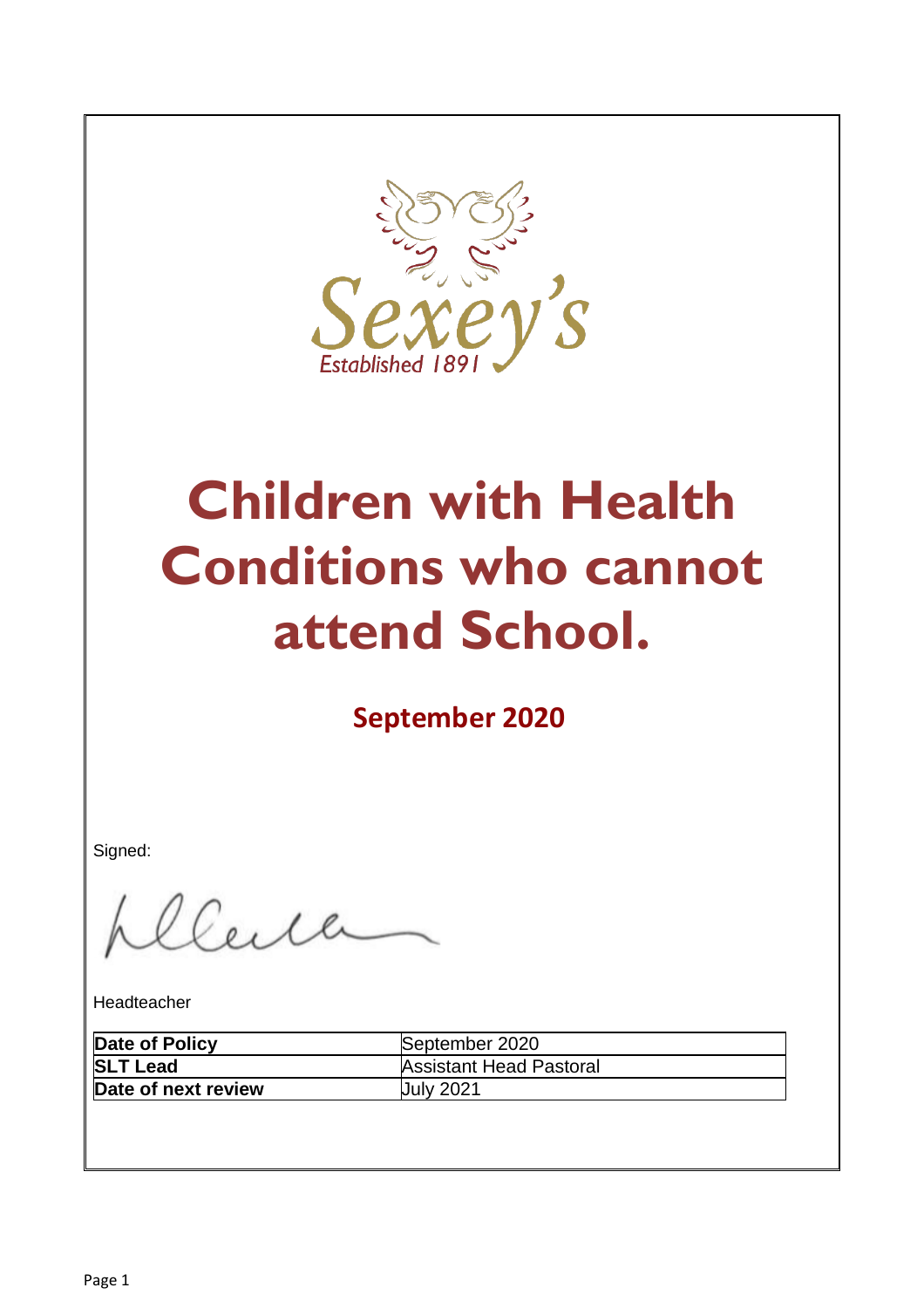## **Contents**

<span id="page-1-0"></span>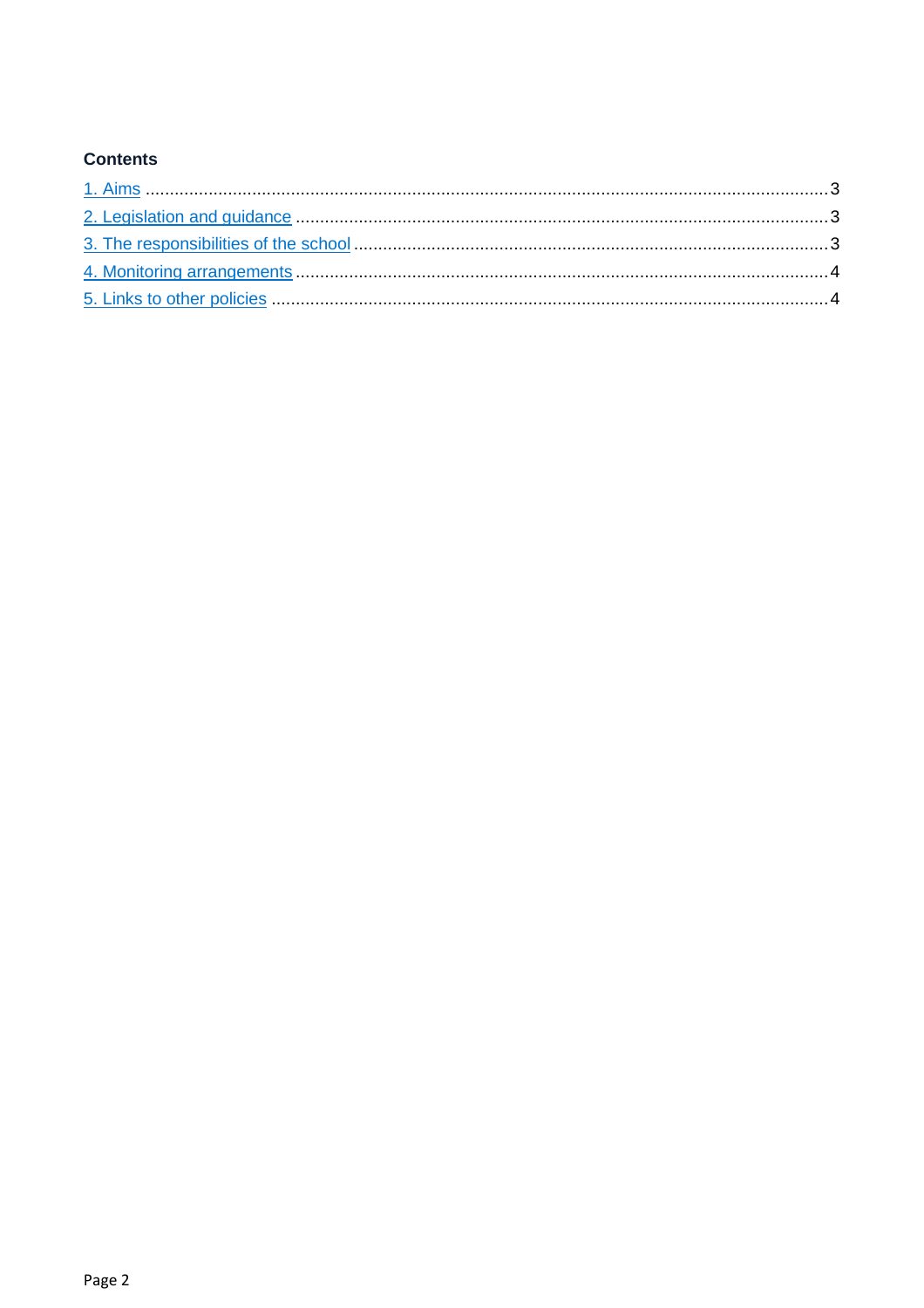## **SCHOOL ETHOS AND VALUES**

Our Christian values are at the heart of the ethos of the school and through these we grow individually and as a community. The Story of the Good Samaritan underpins our 7 core values of:

- Honesty
- Forgiveness
- Empathy
- Courage
- Resilience
- Kindness
- Respect

These core values underpin our policies, procedures and the way we treat one another in our community.

### **COVID-19 RESPONSE**

During the period of time that schools are operating in a way that is different to pre-COVID-19 we will make certain adjustments to policies and procedures. Any adjustments will be made will have these key principles:-

- Reduce the risk posed to all members of the school community due to COVID-19
- Focus on staff and students well being
- Maintain a strong focus on consistently high teaching and learning inside and outside the classroom
- Students are not disadvantaged by experience, opportunity or resource
- Commitment to embedding the 7 core values of the school

This policy has been reviewed and aligned to the whole school response to COVID-19

#### **1. Aims**

This policy aims to ensure that:

- Suitable education is arranged for pupils on roll who cannot attend school due to health needs
- Pupils, staff and parents understand what the school is responsible for when this education is being provided by the local authority

#### <span id="page-2-0"></span>**2. Legislation and guidance**

This policy reflects the requirements of the [Education Act 1996.](http://www.legislation.gov.uk/ukpga/1996/56/section/19)

It also based on guidance provided by our local authority.

#### <span id="page-2-1"></span>**3. The responsibilities of the school**

#### **3.1 If the school makes arrangements**

Initially, the school will attempt to arrange to deliver suitable education for children with health needs who cannot attend school. The Assistant Head Pastoral will coordinate this work. The arrangements in place will be aligned to the following:-

• Age of the student